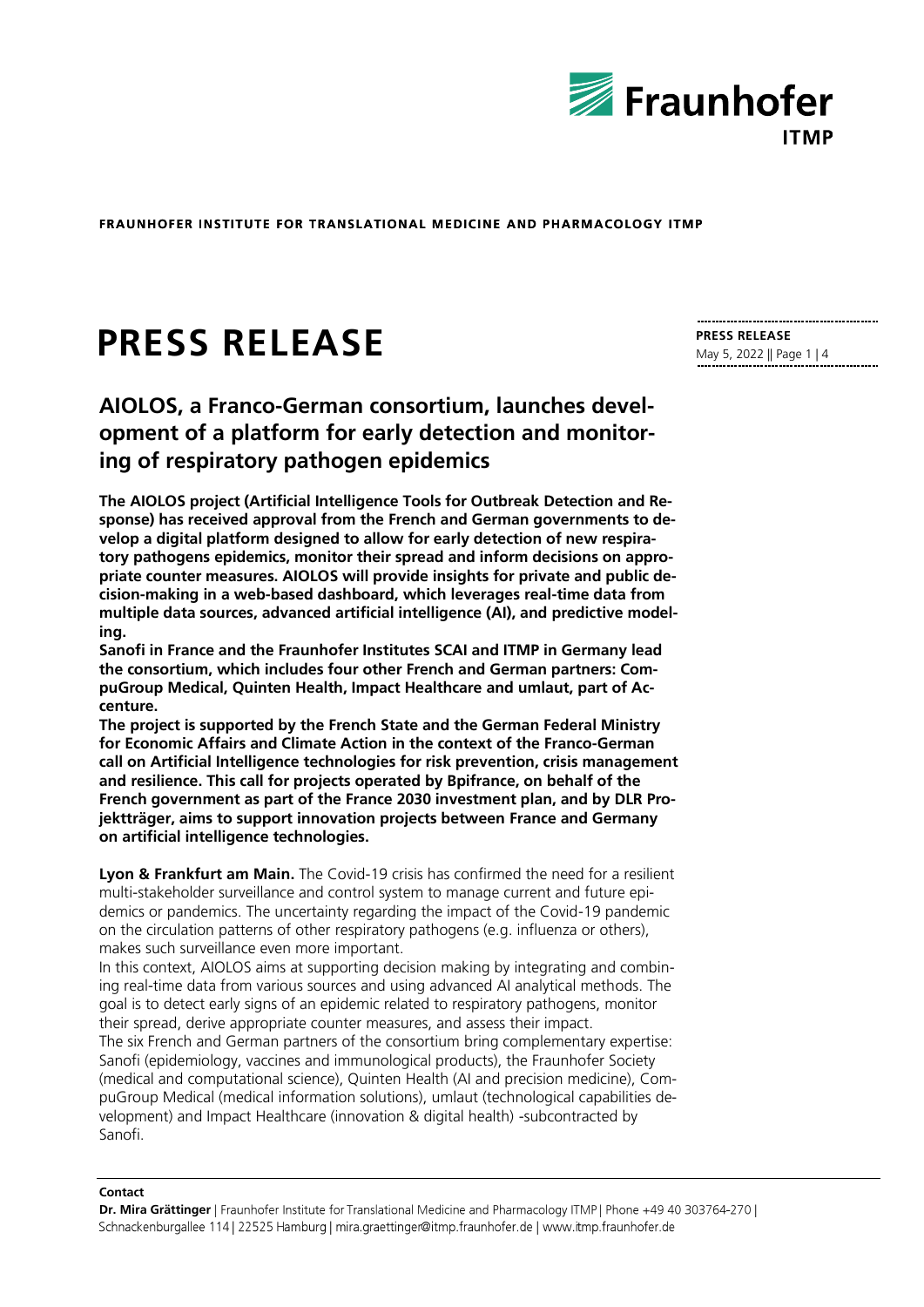

Additional key public and private organizations are involved as associated partners to contribute data or bring scientific and technical expertise.

"AIOLOS will establish a framework to analyze traditional and untraditional real-world data using a combination of artificial Intelligence and infectious disease modeling. It will aim at delivering a unified understanding across stakeholders of plausible epidemics scenarios, a key prerequisite to support resilience", says Dr Cedric Mahe, Associate VP and Global Head, Modeling, Epidemiology and Data Science at Sanofi Vaccines in Lyon. "The project will not be run in isolation but will build on the many ongoing efforts worldwide to strengthen pandemic preparedness. This platform is expected to have a strong positive impact for public health but also across various sectors of the economy."

"AIOLOS is a great opportunity to integrate different types of data from various sources to improve our understanding of, and response to, new epidemics. Importantly, respiratory pathogens do not stop at national borders, which is why partners from France and Germany join forces and combine their skills and capabilities to be better prepared for upcoming outbreaks", says Dr Aimo Kannt, from the Fraunhofer Institute for Translational Medicine and Pharmacology ITMP.

The consortium aims at delivering a prototype of the platform within two years, which will focus on France and Germany. The platform is then expected to be extended across Europe and beyond and to contribute to the set-up of multipartite resilient surveillance systems in the European Union. This could notably support the EU Health Emergency Response Authority (HERA) mission.

The consortium will also seek synergies with the WHO Hub for Pandemic and Epidemic Intelligence in Berlin and other important stakeholders in this field at the global level.

**PRESS RELEASE** May 5, 2022 || Page 2 | 4



**More informationen:**

**[www.aiolos-project.org](http://www.aiolos-project.org/) Contact : [contact@aiolos-project.org](mailto:contact@aiolos-project.org)**fn

The **Fraunhofer-Gesellschaft** based in Germany is the world's leading applied research organization. Prioritizing key future-relevant technologies and commercializing its findings in business and industry, it plays a major role in the innovation process. A trailblazer and trendsetter in innovative developments and research excellence, it is helping shape our society and our future. Founded in 1949, the Fraunhofer-Gesellschaft currently operates 76 institutes and research units throughout Germany. Over 30,000 employees, predominantly scientists and engineers, work with an annual research budget of €2.9 billion. Fraunhofer generates €2.5 billion of this from contract research.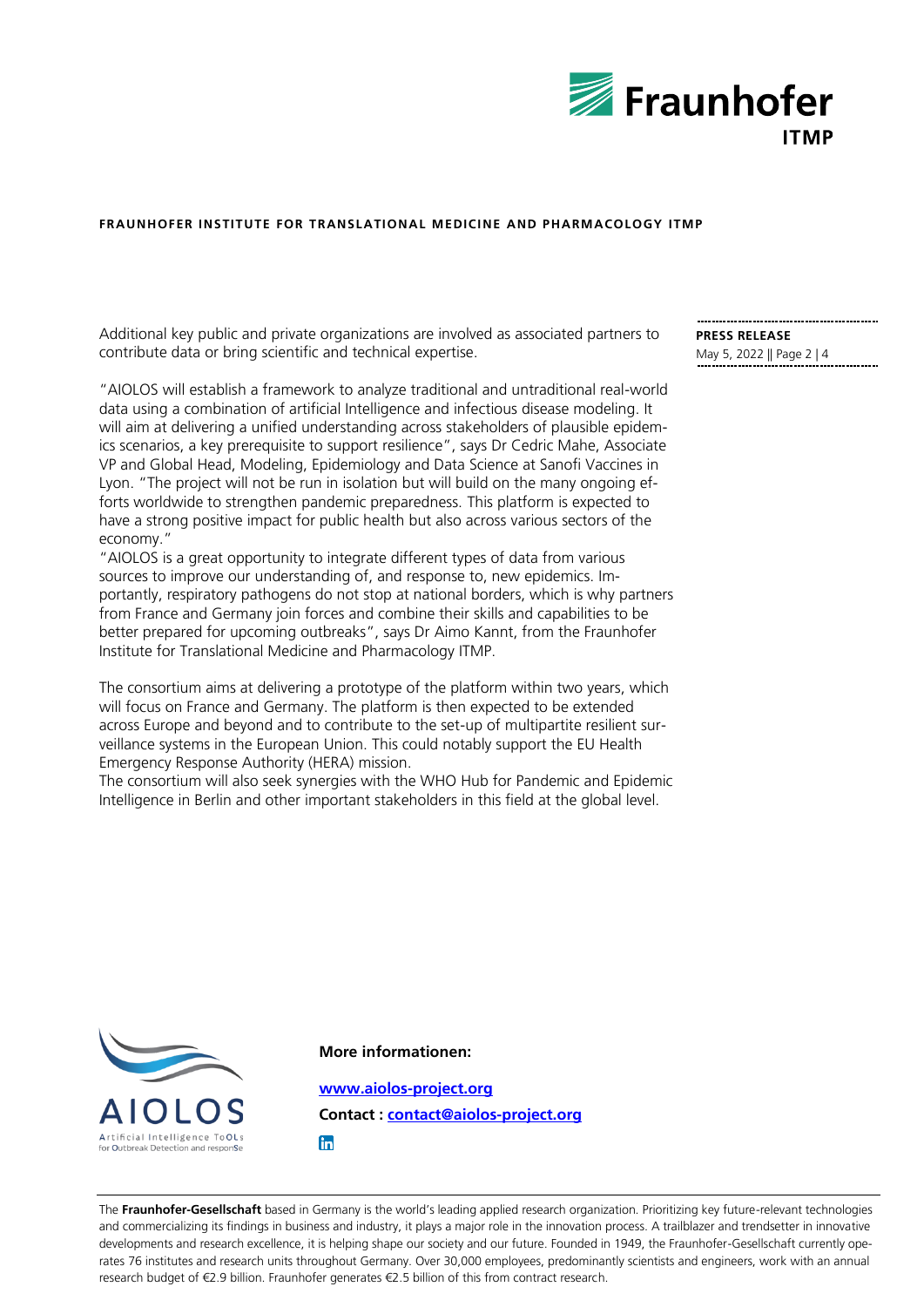

## **About Sanofi (French lead of the consortium)**

We are an innovative global healthcare company, driven by one purpose: we chase the miracles of science to improve people's lives. Our team, across some 100 countries, is dedicated to transforming the practice of medicine by working to turn the impossible into the possible. We provide potentially life-changing treatment options and life-saving vaccine protection to millions of people globally, while putting sustainability and social responsibility at the center of our ambitions. Sanofi is listed on EURONEXT: SAN and NASDAQ: SNY

**About Fraunhofer (German lead of the consortium)**

The Fraunhofer-Gesellschaft based in Germany is the world's leading applied research organization. Prioritizing key future-relevant technologies and commercializing its findings in business and industry, it plays a major role in the innovation process. A trailblazer and trendsetter in innovative developments and research excellence, it is helping shape our society and our future. Founded in 1949, the Fraunhofer-Gesellschaft currently operates 76 institutes and research units throughout Germany. Over 30,000 employees, predominantly scientists and engineers, work with an annual research budget of €2.9 billion. The two institutes participating in the AIOLOS project, Fraunhofer Institute for Translational Medicine and Pharmacology ITMP and Fraunhofer Institute for Algorithms and Scientific Computing SCAI, combine expertise in medical data science and computational science with a focus on algorithm development. [www.fraunho](http://www.fraunhofer.de/)[fer.de](http://www.fraunhofer.de/)

### **About Quinten Health**

Quinten Health, headquartered in Paris, France, is a spin-off from Quinten, the French pioneer in artificial intelligence and interpretable data science applied to healthcare since 2008. Quinten Health is a team of 50+ healthcare data scientists, modelers and biomedical and public health experts specialized in real-world data and have delivered over 400 projects. Quinten Health provides healthcare stakeholders (industry, hospitals, and regulatory agencies) with AI/ML solutions for precision care. [www.quinten](http://www.quinten-health.com/)[health.com](http://www.quinten-health.com/)

### **About CompuGroup Medical**

CompuGroup Medical is one of the leading e-health companies in the world. With a revenue base of EUR 1.025 billion in 2021, its software products are designed to support all medical and organizational activities in doctors' offices, pharmacies, laboratories, hospitals and social institutions. Its information services for all parties involved in the healthcare system and its web-based personal health records contribute towards safer and more efficient healthcare. CompuGroup Medical's services are based on a unique customer base of more than 1.6 million users, including doctors, dentists, pharmacists and other healthcare professionals in inpatient and outpatient facilities. With locations in 19 countries and products in 56 countries worldwide, CompuGroup Medical is the e-health company with one of the highest coverages among healthcare pro-

The **Fraunhofer-Gesellschaft** based in Germany is the world's leading applied research organization. Prioritizing key future-relevant technologies and commercializing its findings in business and industry, it plays a major role in the innovation process. A trailblazer and trendsetter in innovative developments and research excellence, it is helping shape our society and our future. Founded in 1949, the Fraunhofer-Gesellschaft currently operates 76 institutes and research units throughout Germany. Over 30,000 employees, predominantly scientists and engineers, work with an annual research budget of €2.9 billion. Fraunhofer generates €2.5 billion of this from contract research.

**PRESS RELEASE**

May 5, 2022 || Page 3 | 4